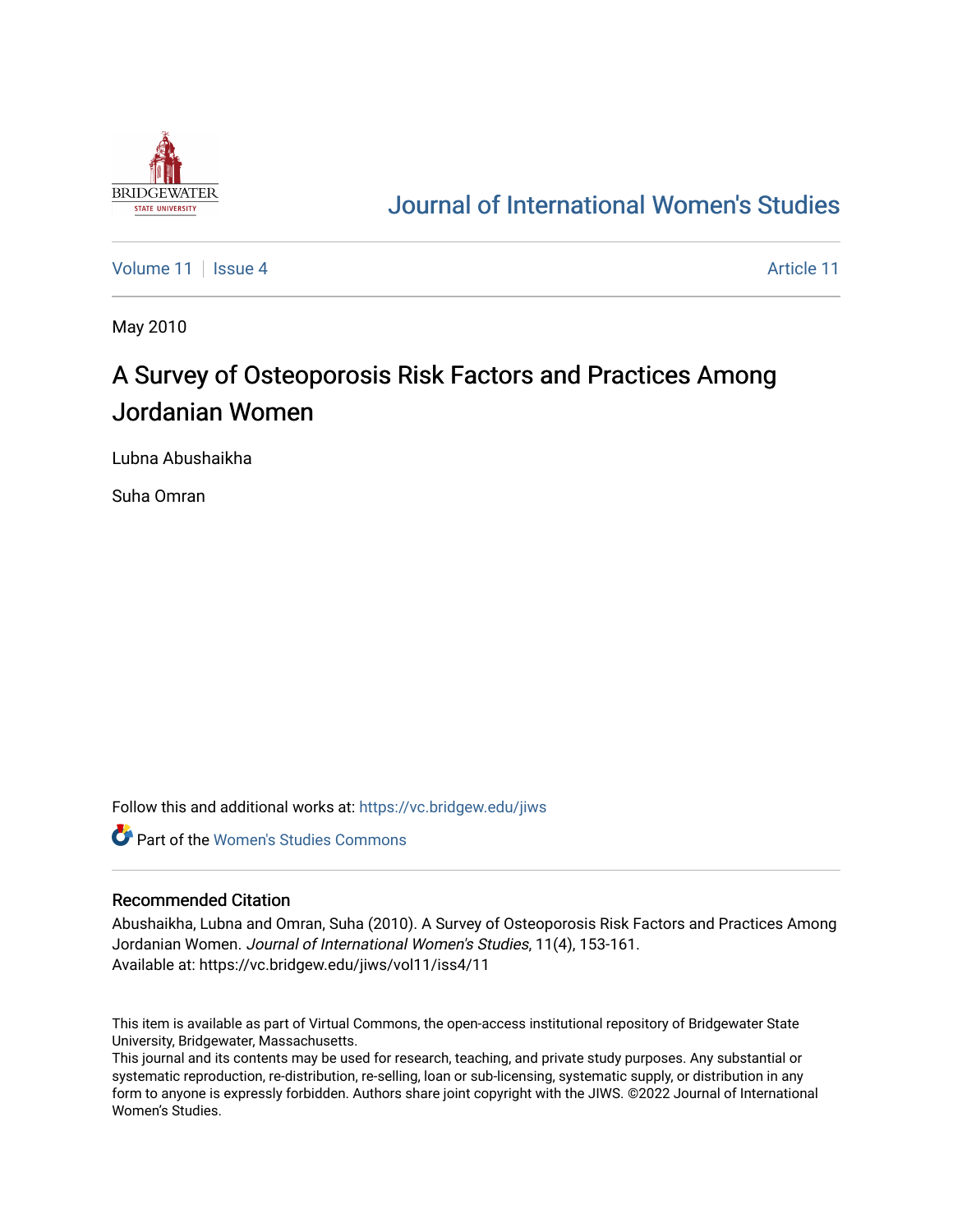This journal and its contents may be used for research, teaching and private study purposes. Any substantial or was young and he content in the creation of the selling, selling and practices Among Jordan in any form in or<br>systematic reproduction, re-distribution, researnig, Nak 67 stormed in Aystematic supply or distribution in any to anyone is expressly forbidden. ©2010 Journal of International Women's Studies.

#### **A Survey of Osteoporosis Risk Factors and Practices Among Jordanian Women**

By Dr. Lubna Abushaikha<sup>1</sup>, Dr. Suha Omran<sup>2</sup>

#### **Abstrac**t

The aim of this study was to explore osteoporosis (OP) risk factors among Jordanian women. Osteoporosis (OP) is a chronic complex health problem for millions of women worldwide, 80% of whom are postmenopausal women. Unless prevented or treated, this silent disease will continue to limit both the quantity and quality of life of many older women and significantly add to the health care cost for this group. A sample of Jordanian women in different settings in Jordan (N=192; mean age=43years). The study was descriptive and data were collected over a two month period in 2005 with the use of a self-administered questionnaires. : Although women reported having a diet high in calcium, and did not smoke. The majority (68%) did not exercise and consume a large amount of caffeine. There is an overwhelming need for more public education and for wider dissemination of information about OP prevention, and treatment with special attention in targeting younger women to improve women's health early on and halt the progression of this silent disease.

*Keywords:* Osteopporosis risk, Jordanian women, women's health

#### **Introduction**

Osteoporosis (OP) is a chronic complex health problem for millions of women worldwide, 80% of whom are postmenopausal women. As a woman ages and approaches middle adulthood, she experiences a variety of physiological and psychological changes that can ultimately affect her health and well being. Osteoporosis and related fractures are major cause of disability, institutionalization and death among aging women. Unless prevented or treated, this silent disease will continue to limit both the quantity and quality of life of many older women and significantly add to the health care cost for this group.

#### **Background and Significance**

Osteoporosis is a systemic disorder characterized by decreased bone mass and thinning of bone tissue leading to bone fragility and increased susceptibility to fractures of hip, spine, and wrist<sup>1</sup>. The Osteoporosis Society of Canada<sup>2</sup>, reported that one in four postmenopausal Canadian women have OP. In Great Britain, it was estimated that 150.555 cases of OP/year that costs about 75 million/year for the resulting fractures of OP. In the United States it was reported that 7 to 8 million individuals already have the OP and 17 million more have low bone mass placing them at increased risk of OP and the fractures it causes<sup>1</sup>. However limited studies have been conducted in Jordan to estimate the prevalence of OP among Jordanian population.

Journal of International Women's Studies Vol. 11 #4 May 2010 153

 $1$  Dr. Lubna Abushaikha: Associate Professsor, Faculty of Nursing/Dept. Of Maternal-Child Health The University of Jordan. Work phone: 962-6-5355000 ext. 23184. Fax: (962-6) 53337883

Email: l.abushaikha@ju.edu.jo <sup>2</sup> Dr. Suha Omran: Assistant Professsor, Faculty of Nursing/Dept. Adult Health Jordan University of Science and Technology. Po Box 3030 Irbid, Jordan 22110. Home Phone: 962-2-727-1318. Work Phone: 962-2-7201000 ext. 23715. Email: suha31@just.edu.jo, suhaomran2001@yahoo.com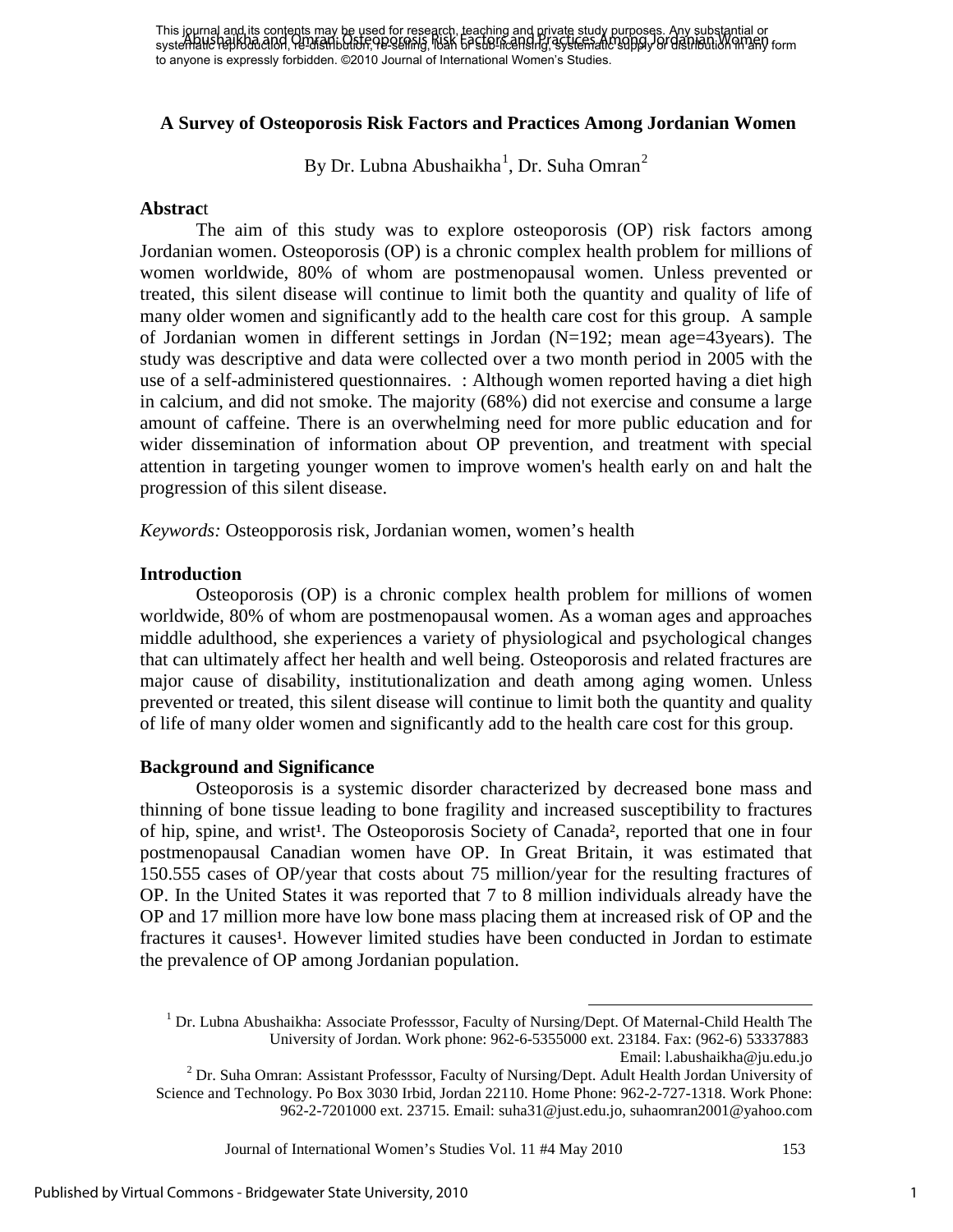Jordan is a Middle Eastern Arab Country with a population of approximately 5.3 million people and is has one of the highest fertility rates in the region. It is estimated that 42% of population is under 15 years of age<sup>3</sup>. Forty-six percent of the women are age 15-44 years, and 3% are over the age of 65 years. Eighty two percent of the women are literate, 53% have 12 years of education, and 22% have more than 12 years of education<sup>3</sup>.

 Deeply rooted social, traditional and behavioral factors are apparent in the Jordanian society despite the technological advances in the country. For instances, women gain status and security by bearing many children<sup>4</sup>. Eighty percent of marriages in Jordan are arranged and approximately 51% are consanguineous<sup>5</sup>. In fact social, cultural and economic factors in Jordan have a substantial effect on the lives of women from infancy to old age, which may negatively impact women's health throughout their lives. In this sense, women's health in the period of menopause is considered to be an accumulation of all the physical and emotional experiences that women faces through their entire lives. For many women, their health has been affected by many factors such as environmental factors, extensive workload at their homes and outside, child bearing, inadequate diet and health care $6,7$ .

In Jordan, public attention to OP has been affected by several significant factors, such as, the modernization and national development over the past two decades; life style changes such as unhealthy eating pattern, increased stress and low activity, and increased rise in life expectancy<sup>8,9</sup>. The Jordanian health care expenditure has been mostly focused on acute care services. Recently the focus has shifted to services directed toward chronic illnesses such as osteoporosis. Osteoporosis and its related fractures are a major cause of disability and death for both men and women. It is estimated that 25% of women over the age of 60 would suffer an age-related fracture<sup>10</sup>. The National Osteoporosis Foundation reported that one in two American women 50 years and older will experience this type of fractures<sup>11</sup>. This is true for hip fracture among postmenopausal women, one in six will suffer a broken hip  $^{12}$ , one in five will die from related complication, and 33% to 50% of survivors will suffer loss and disability<sup>13</sup>. Many of these survivors will require long term institutional care $14$ .

Women should not view OP as an inevitable consequences of aging. Making the right life style and nutritional choices during their first three decades can mean stronger bones for a life time. Risk factors for OP includes estrogen deficiency as a result of early menopause; chronic use of certain drugs i.e. corticosteroids; calcium and vitamin D intake deficiency; excessive increase in protein intake; increased alcohol consumption; cigarette smoking; and prolonged immobility<sup>15,16</sup>. In Jordan, the increased sedentary life style, growth of smoking among Jordanian women, and poor diet suggest that the problem of OP is likely to escalate.

Since there is no cure for osteoporosis, medical cost is high $17$ . Research has primarily focused on prevention and treatment measures among menopausal and postmenopausal women<sup>18,19,20,21</sup>. These measures are useless if women are not familiar with them and take appropriate step to prevent OP, or even make informed choices about the available treatment. Little is known about the general levels of knowledge regarding OP or associated preventive behaviors. Information is particularly scarce regarding pre and post menopausal women. Therefore, the purpose of this study was to explore the OP risk factors among Jordanian women. Research questions are: (1)What are OP risk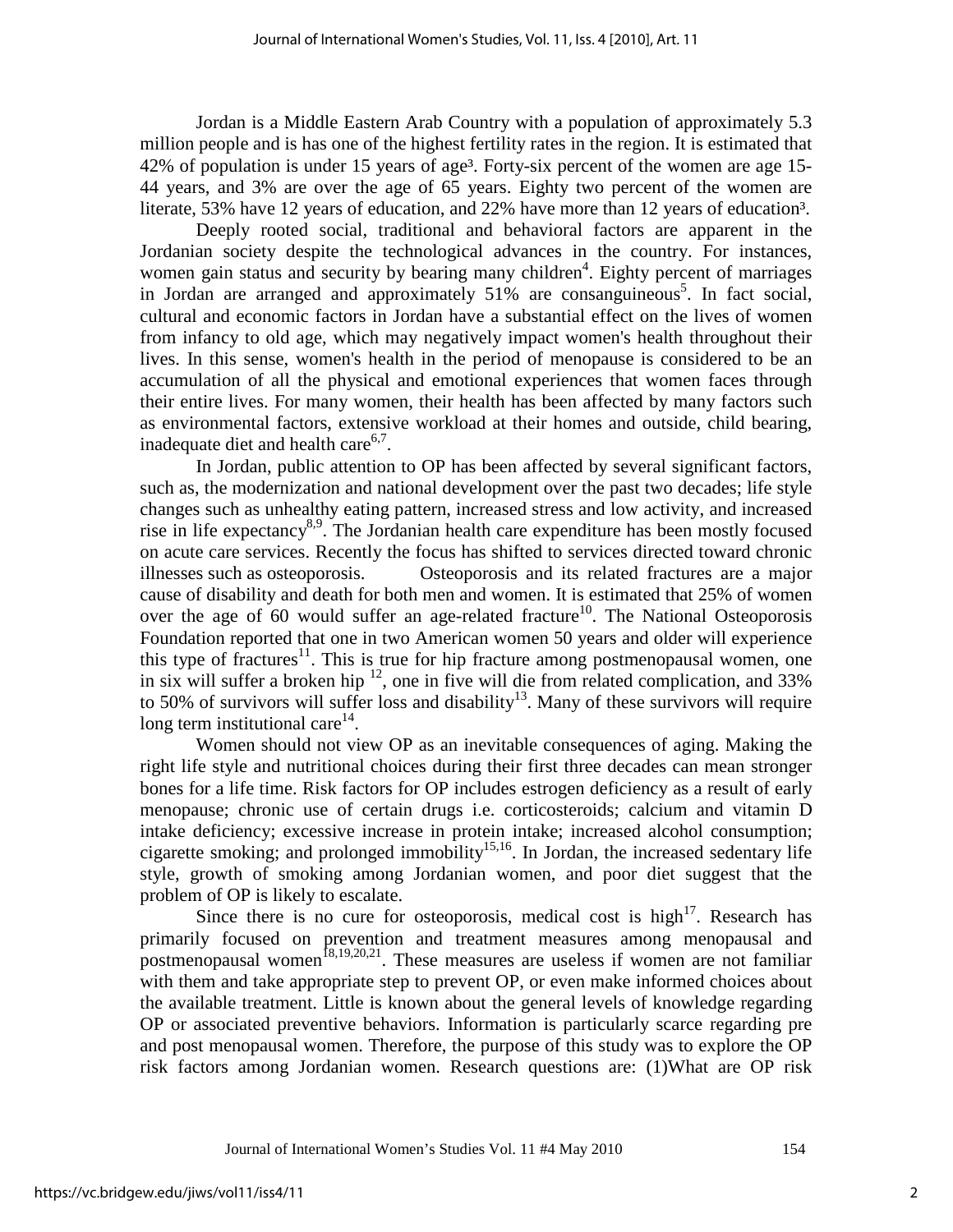factors that Jordanian women face?; and (2) What osteoporosis prevention behaviors are done by Jordanian women?.

#### **Methodology**

#### *Design and Sample*

A descriptive cross sectional design with a sample of 200 Jordanian women from different settings in Jordan was used. A convenience non probability sampling snowballing technique was used to achieve the required sample size. Snowballing sampling is a technique for developing a research sample where existing study subjects recruits future subjects from among their acquaintances. Of the 200 questionnaires distributed, 192 were returned fully completed.

#### *Instrument*

 A self-administered questionnaire was specifically designed for the purpose of the study. The questionnaire was reviewed for comprehensibility and acceptability by a panel of experts. The questionnaire assessed the following dimensions: demographic information i.e., age, marital status, education, income...etc; health problems; life style behaviors i.e., exercise, smoking; and OP factors i.e., diet, medication, hysterectomy, bone fracture, signs and symptoms.

#### *Procedure*

The principle investigators collected the data using an interview technique in which participants were asked to complete the study questionnaire. The participants were approached and informed about the purpose of the study before being asked to participant. The voluntary nature of their participation was emphasized and the steps that would be taken to ensure confidentiality and anonymity were detailed. Participants' consent was assured by their willingness to complete and return the questionnaires. The principle investigators explained the study purpose and data collection techniques to the participants. Data were collected over a two month period in the year 2005

#### *Analysis*

Statistical Package for the Social Sciences (SPSS) descriptors were used to analyze the data. Descriptive statistics provided information on participants characteristics, life style behaviors, and OP risk factors.

#### **Results**

### *Characteristics of the Sample*

One hundred and ninety two women responded to the questionnaire yielding a 96% response rate. This high response rate may be attributed to the fact that the two researchers made direct and personal contact with the participants for the purpose of explaining the importance of this study and in fact inviting women to participate.

The sample  $(n=192)$  had a mean age of 43 years (range 18 to 78 years; SD= 11). Eighty one percent were married, and 58% had reached menopause, 44% had formal educational qualifications (23% Baccalaureate degree; 21% diploma), and 47% were employed and 49% were homemaker. The majority of the sample were middle income with a mean of 350 JD/month for the total family income (see Table 1).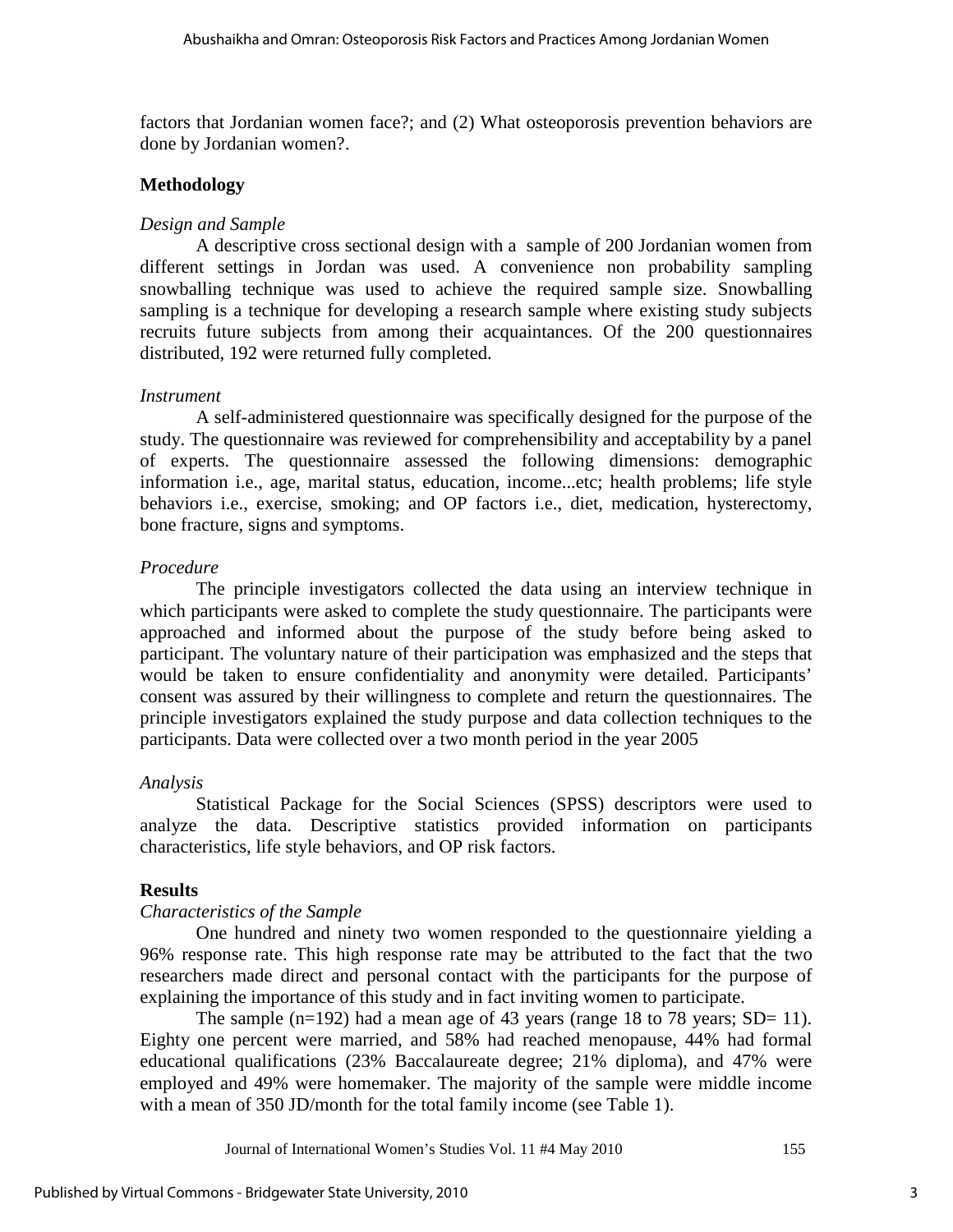| Table 1                                   |                    |
|-------------------------------------------|--------------------|
| Sociodemographic Characteristics of the   |                    |
| Sample $(N=192)$ Mean $(SD)/$ Percentages |                    |
|                                           |                    |
| Variable<br>$\%$                          | Frequency<br>M(SD) |
|                                           |                    |
| Age                                       |                    |
|                                           |                    |
| 43(11)                                    |                    |
| <b>Marital Status</b>                     |                    |
| Single                                    | 15                 |
| 8<br>Married                              | 157                |
| 81                                        |                    |
| Widowed                                   | 13                 |
| 7<br>Divorced                             | 7                  |
| 4                                         |                    |
| Menopause                                 | 50                 |
| 27                                        |                    |
| <b>Education Level</b>                    |                    |
| Illiterate<br>21                          | 41                 |
| Less than high school                     | 36                 |
| 17                                        |                    |
| High school                               | 25                 |
| 13<br>Diploma                             | 41                 |
| 21                                        |                    |
| Baccalaureate                             | 44                 |
| 23                                        |                    |
| <b>Graduate Education</b><br>3            | 5                  |
| Religion                                  |                    |
| Muslim                                    | 176                |
| 91                                        |                    |
| Christian<br>8                            | 16                 |
| Place of Residence                        |                    |
| City                                      | 192                |
| 99                                        |                    |
| Type of Residence                         |                    |
| Own Home<br>69                            | 134                |
| Rent                                      | 56                 |
| 29                                        |                    |
| Other                                     | 2                  |
| 1<br>Family Income                        |                    |
| 300 JD                                    | 21                 |
| 11                                        |                    |
| 500 JD                                    | 29                 |

Journal of International Women's Studies Vol. 11 #4 May 2010 156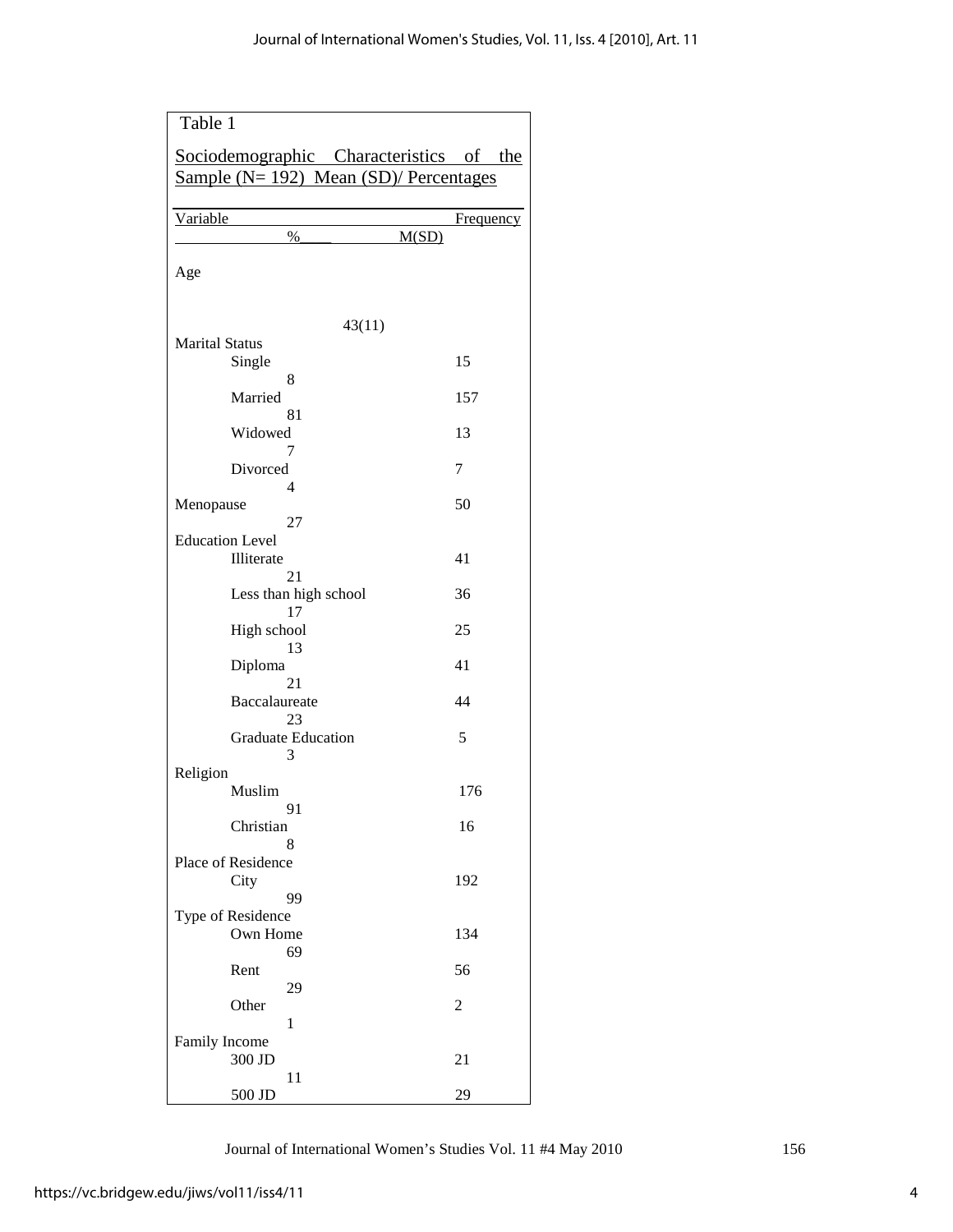| 15                    |     |
|-----------------------|-----|
| 600 JD                | 15  |
| 8                     |     |
| <b>Working Status</b> |     |
| Working               | 91  |
| 47                    |     |
| Homemaker             | 101 |
| 53                    |     |
|                       |     |
|                       |     |
|                       |     |
|                       |     |
|                       |     |
|                       |     |

The majority of women (76%) reported a medical problem, with hypertension being the most common (23%) followed by diabetes mellitus (22%), and thyroid problem (21%) (see Table 2). Other problems included hypercholesteremia and asthma.

| <b>Health Problem</b>   |               |      |
|-------------------------|---------------|------|
|                         | Frequency     | $\%$ |
| Diabetes Mellitus       | 45            | 23   |
| Hypertension            | 42            | 22   |
| <b>High Cholesterol</b> | 14            | 7    |
| <b>Renal Disease</b>    | 5             | 3    |
| Heparin Use             | 19            | 10   |
| Cortisone Use           | 10            | 5    |
| Thyroid                 | 41            | 21   |
| <b>Uterus Cancer</b>    | 3             | 2    |
| <b>Breast Cancer</b>    | $\mathcal{D}$ |      |

## **Risk Factors and Preventive Practices**

The risk factors for women frequently reported were: family history of OP (12%); being sedentary (68%); being menopausal or postmenopausal (27%). The majority of participants did engage in risk behaviors (i.e., corticosteroids (5%); smoking (23%); excessive soda and caffeine consumption (72%; 58% respectively) (see Table 3 and Table 4). Seventy-nine percent of the participants reported proper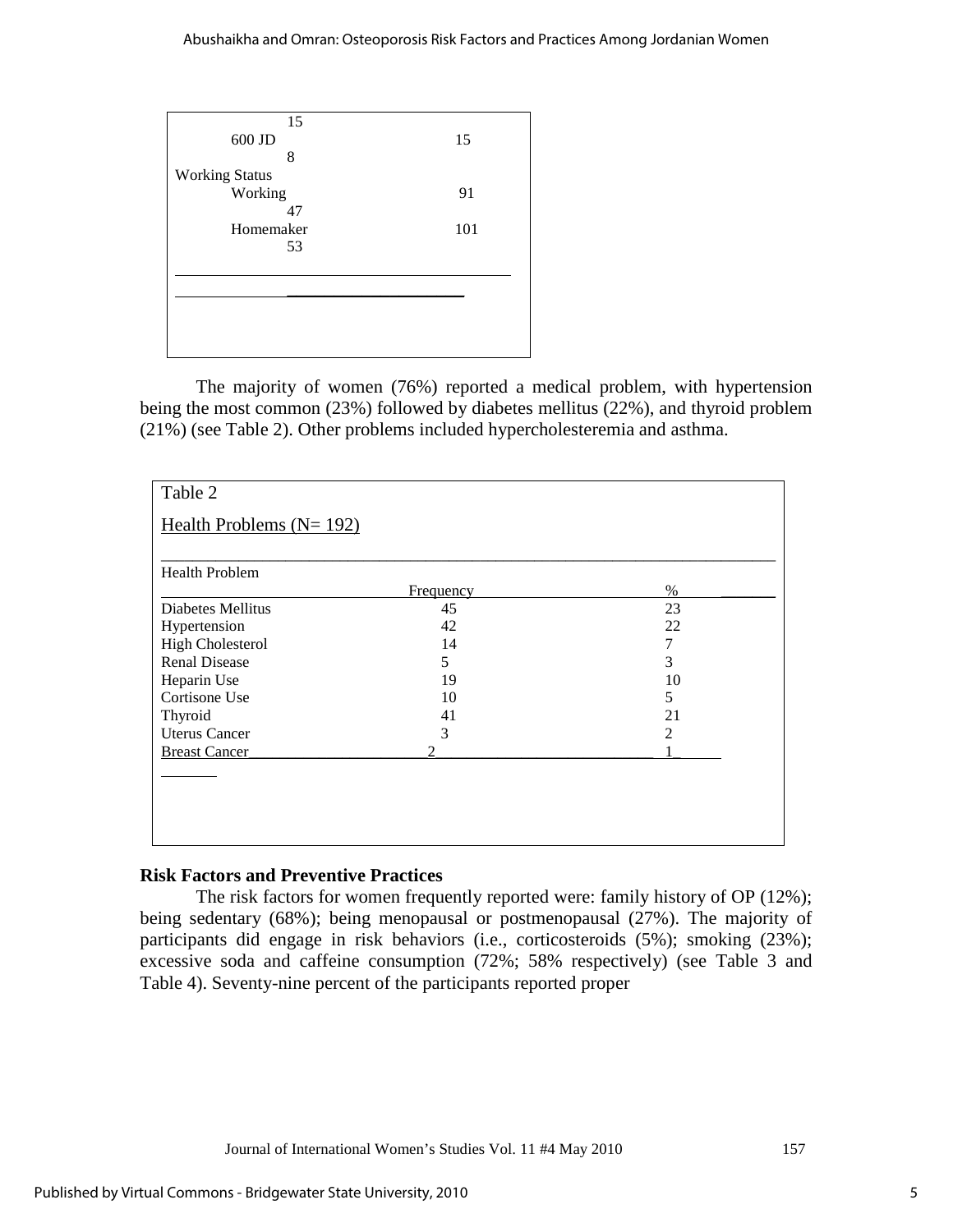| Type of preventive Behavior     | Frequency | %  |
|---------------------------------|-----------|----|
|                                 |           |    |
| <b>High Calcium Foods</b>       | 154       | 79 |
| Calcium supplement              | 37        | 19 |
| Regular Exercise                | 61        | 31 |
| No Exercise                     | 131       | 68 |
| Caffeine Intake                 |           |    |
| Coffee & Tea                    | 112       | 58 |
| Soda                            | 139       | 72 |
| Smoking                         |           |    |
| Yes                             | 45        | 23 |
| N <sub>0</sub>                  | 145       | 74 |
| Sun Exposure                    |           |    |
| Continuous                      | 27        | 14 |
| Intermittent                    | 143       | 73 |
| No Exposure                     | 22        | 11 |
| Hormone Replacement Therapy Use |           |    |
| Yes                             | 52        | 27 |
| No                              | 140       |    |
| 72                              |           |    |

diet high in calcium intake and 31% take calcium supplements. Eighty one percent had never fracture a bone (9% only had wrist fracture), 71% had never taken hormone replacement therapy. With respect to exercise, 68% did not perform any exercise. Of the 192 participants, 31% reported exercising regularly (walking).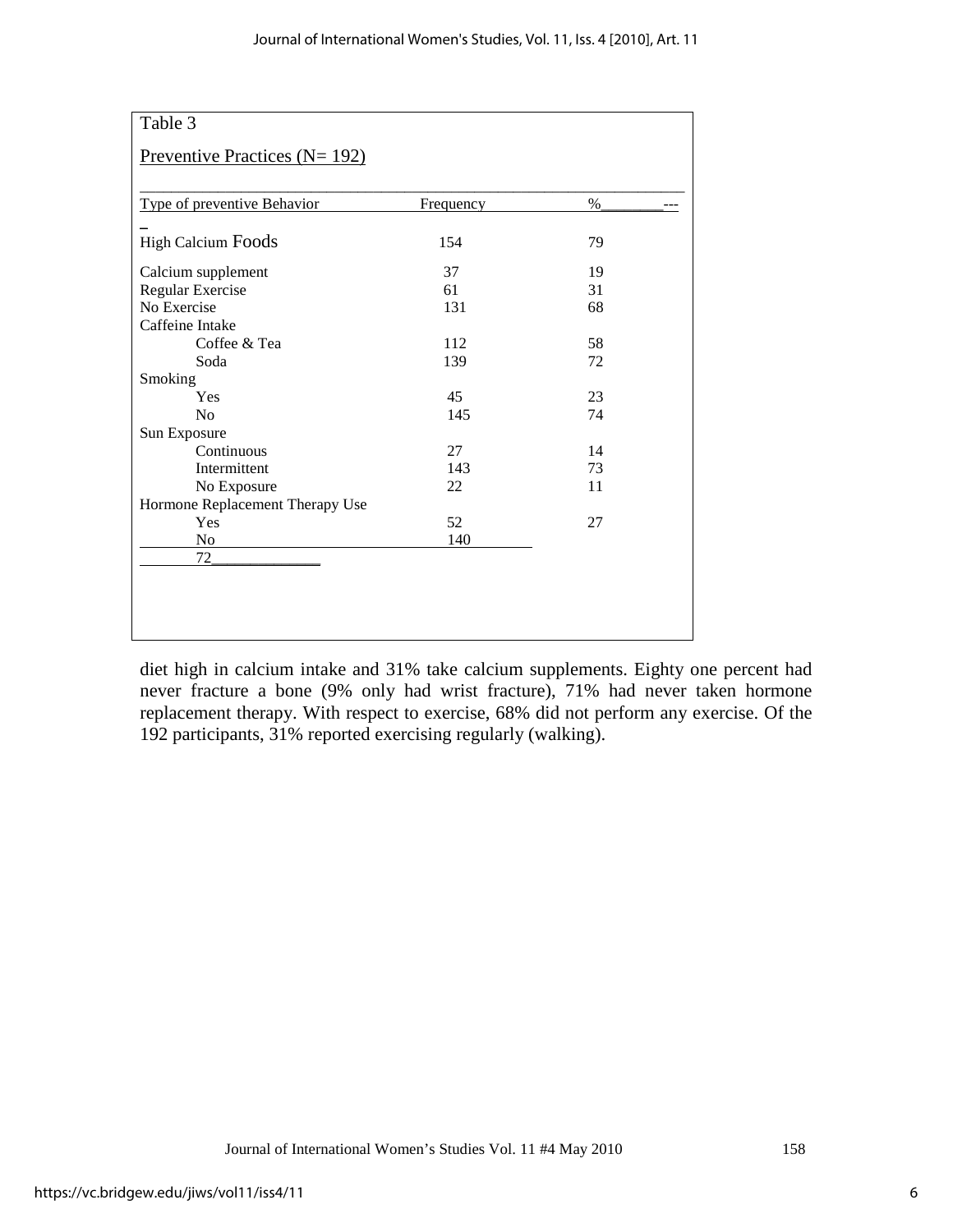| 'able |  |
|-------|--|
|-------|--|

## *8B*Osteoporosis Information

| Osteoporosis in Family<br>Yes<br>23<br>12<br>86<br>N <sub>o</sub><br>167<br>Mother Side<br>9<br>18<br>Father Side<br>21<br>11<br>Number of Fracture<br>31<br>16<br>Once<br>3<br>More than once<br>5<br>Type of Fracture<br>8<br>Hip<br>4<br>9<br>Wrist<br>17<br>Other<br>11 | Variable | Frequency | $\%$ |
|-----------------------------------------------------------------------------------------------------------------------------------------------------------------------------------------------------------------------------------------------------------------------------|----------|-----------|------|
| Relative with Osteoporosis                                                                                                                                                                                                                                                  |          |           |      |
|                                                                                                                                                                                                                                                                             |          |           |      |
|                                                                                                                                                                                                                                                                             |          |           |      |
|                                                                                                                                                                                                                                                                             |          |           |      |
|                                                                                                                                                                                                                                                                             |          |           |      |
|                                                                                                                                                                                                                                                                             |          |           |      |
|                                                                                                                                                                                                                                                                             | Fracture |           |      |
|                                                                                                                                                                                                                                                                             |          |           |      |
|                                                                                                                                                                                                                                                                             |          |           |      |
|                                                                                                                                                                                                                                                                             |          |           |      |
|                                                                                                                                                                                                                                                                             |          |           |      |
|                                                                                                                                                                                                                                                                             |          |           |      |
|                                                                                                                                                                                                                                                                             |          |           |      |
|                                                                                                                                                                                                                                                                             |          |           |      |
|                                                                                                                                                                                                                                                                             | 6        |           |      |
|                                                                                                                                                                                                                                                                             |          |           |      |
|                                                                                                                                                                                                                                                                             |          |           |      |
|                                                                                                                                                                                                                                                                             |          |           |      |
|                                                                                                                                                                                                                                                                             |          |           |      |
|                                                                                                                                                                                                                                                                             |          |           |      |
|                                                                                                                                                                                                                                                                             |          |           |      |

#### **Discussion**

Findings regarding inadequate preventive practices are a further cause for concern. The large percent (58%) consuming more than three cups of caffeinated drinks per day; (72%) soda drinks, strongly suggest the need to promote better nutritional practices among Jordanian women of all ages. There is need also to encourage more women to exercise also is suggested by the results of this study. A considerable portion of women did not exercise.

In terms of healthy behaviors, the majority of the sample reported having a diet high in calcium, and did not smoke. However, it was not clear whether these behaviors were done by the participants as means for preventing or avoiding the development of OP or for other reasons. In fact, it appears that there is a lack of intentional behaviors carried out by women to improve or maintain their health. This result may be attributed to the fact that the women usually combine work with the responsibility of a family; as a result of this women may not view their own health as a priority.

In conclusion, although OP is recognized as a major public health problem, the focus of attention has remained on medical interventions at the point of fracture rather than on promotion of early preventive measures. There is an urgent need to intensify public education and other health promotion efforts designed to improve women's knowledge and practices regarding OP, its prevention, and treatment. There is an overwhelming need for nurses to carry out future research and to address these issues and to overcome the common misconception that OP is a condition of old age. The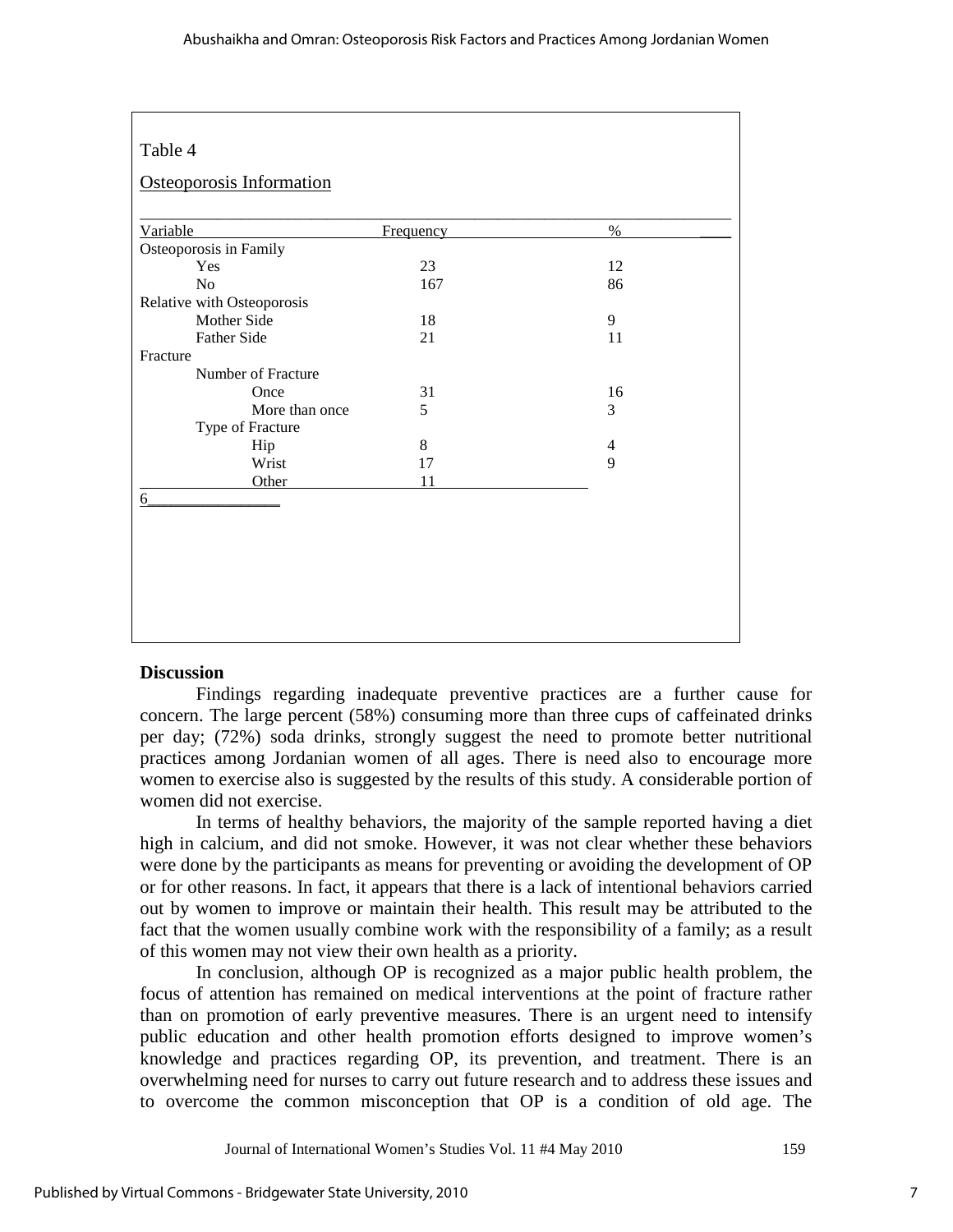development, evaluation, and dissemination of interventions designed to raise the awareness of OP and health related life style behaviors like exercise will play a major role in preventing the progression of this silent disease.

## **Limitations**

 In this study, there *were t*wo major limitations to our data that affect interpretation and generalizations. The first one was the *use of a convenience* non probability snowballing sampling technique, and the second *was* the small sample size. Both of these limitations may affect the generalizability of the study findings to Jordanian women aged 40 to 60 years.

## **Implications**

This study has implications for research, practice and education. The first major implication of this study is the need for nurses to accurately assess menopausal women for the risk factors of osteoporosis. Risk factors of osteoporosis should be taken seriously and should not be ignored. The second major implication is the need for public health awareness and prevention programs. Further research addressing women's risk factors of osteoporosis is essential in improving the quality of life of menopausal women. Results of such research can play a major role in acquiring the support of policy makers to further support research and preventive programs for osteoporosis.

## **References**

- 1. Masud I. Osteoporosis: Epidemiology, diagnosis and treatment. J Southern Medical 2000; 93(1): 2-17.
- 2. Scientific Advisory Board of the Osteoporosis Society of Canda. Clinical practice and guidelines for the disease and management of osteoporosis. Canadian Medical Association J 1996; 155(8): 1113-1129.
- 3. Jordanian Department of Statistics. AR. Amman, Jordan, 2005.
- 4. Population Health and Nutrition Information Project. Country Health Statistical Report: Jordan. PHNIP, 2002.
- 5. khoury SA, Massad D. Consanguineous marriage in Jordan. A J Medical Genetics 1992; 43: 769-775.
- 6. Al-Qutob R. Menopause associated problems: Types and magnitude. A Study in the Ain Al-Basha are, Jordan. J Advanced Nursing 2001; 33(5): 613-620.
- 7.Chowdhury D. Reproductive health needs of menopausal women in Jordan. Princess Basma Women's Resources Center Bulletin 2000; 1-34.
- 8. Ministry of Health: Annual Statistics Report 1998; Amman: The Hashemite Kingdom of Jordan.
- 9. Shilbayeh S. Prevalence of osteoporosis and its reproductive risk factors among Jordanian women: A cross-sectional study. Osteoporosis International 2003; 14: 929-940.
- 10. Moniz W. Alcohol and bone. British Medical Bulletin 1994; 50(1): 67-75.
- 11. National Osteoporosis Foundation. New scientific advances in osteoporosis. Research presented at international meeting (online). Available: http://www.nof.org/newsevents/press\_releases/new\_advances\_at\_intl\_conferences.